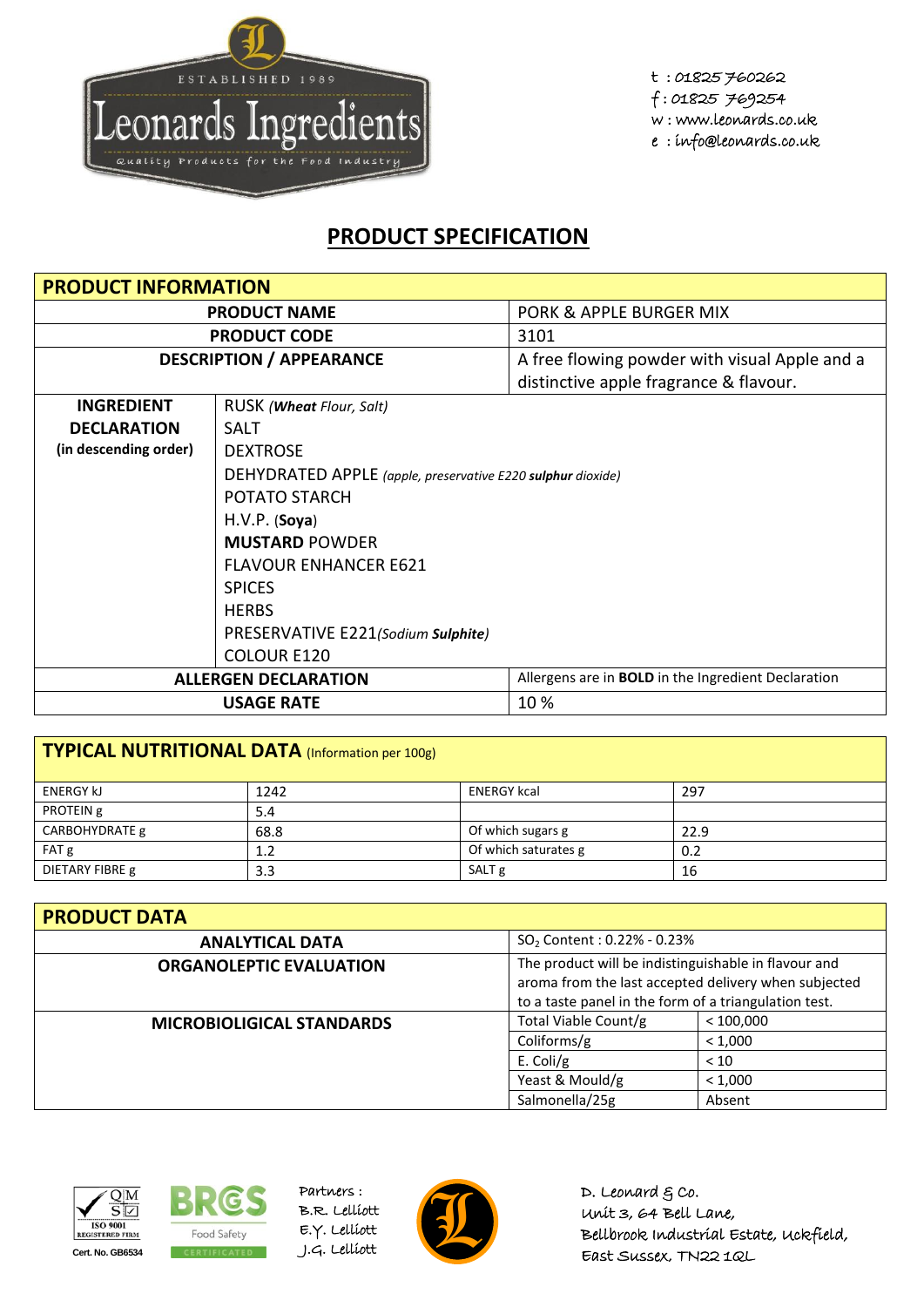

t : 01825 760262 f : 01825 769254 w : www.leonards.co.uk e : info@leonards.co.uk

| <b>STORAGE &amp; PACKAGING</b>                                                                     |                                                                                                                                                                                                                                                                   |              |                                                                                    |                           |                                  |
|----------------------------------------------------------------------------------------------------|-------------------------------------------------------------------------------------------------------------------------------------------------------------------------------------------------------------------------------------------------------------------|--------------|------------------------------------------------------------------------------------|---------------------------|----------------------------------|
| <b>PACKAGING</b>                                                                                   | EITHER: 0.454 Kg in a 200 gauge, food grade vacuum bag. Five bags in a plastic tub, and<br>eight tubs in a single walled cardboard box. $OR: 4.54$ Kg double wrapped in 200 gauge, food<br>grade vacuum bag. Four bags packed into a double walled cardboard box. |              |                                                                                    |                           |                                  |
| <b>LABELLING</b>                                                                                   |                                                                                                                                                                                                                                                                   |              | Best Before Date, Batch Code, Product Name and Product Code, Weight                |                           |                                  |
| <b>STORAGE</b>                                                                                     | infestation                                                                                                                                                                                                                                                       |              | In sealed containers in a cool, dry place, away from direct sunlight and free from |                           |                                  |
| <b>SHELF LIFE</b>                                                                                  |                                                                                                                                                                                                                                                                   |              | Twelve months from date of manufacture when stored under recommended conditions.   |                           |                                  |
| <b>HANDLING PROCEDURES</b>                                                                         |                                                                                                                                                                                                                                                                   |              | Normal good manufacturing procedures for non hazardous food ingredients apply      |                           |                                  |
| <b>LEGISLATION &amp; WARRANTY</b><br><b>STATEMENT</b>                                              | The product will be produced in accordance with all current relevant EU Legislation. The<br>information provided is given in good faith and is based upon the product data supplied by<br>the raw material suppliers.                                             |              |                                                                                    |                           |                                  |
| <b>CONFIDENTIALITY</b>                                                                             | This specification and the information contained within it remains the property of D.<br>Leonard & Co. and must not be disclosed to any third party without the prior written<br>consent of D. Leonard & Co                                                       |              |                                                                                    |                           |                                  |
| <b>CONTAINS</b>                                                                                    |                                                                                                                                                                                                                                                                   | Yes/No       | <b>Source</b>                                                                      | <b>Present</b><br>on Line | <b>Present</b><br><b>On Site</b> |
| Cereals containing Gluten: wheat, rye, barley, oats, spelt,<br>kamut and their hybridized strains. |                                                                                                                                                                                                                                                                   | Y            | <b>Rusk</b>                                                                        | ٧                         | Y                                |
| <b>Eggs</b>                                                                                        |                                                                                                                                                                                                                                                                   | N            |                                                                                    | $\mathsf{N}$              | $\mathsf{N}$                     |
| Fish                                                                                               |                                                                                                                                                                                                                                                                   | N            |                                                                                    | N                         | N                                |
| <b>Crustaceans</b>                                                                                 |                                                                                                                                                                                                                                                                   | N            |                                                                                    | $\mathsf{N}$              | $\mathsf{N}$                     |
| <b>Peanuts</b>                                                                                     |                                                                                                                                                                                                                                                                   | N            |                                                                                    | N                         | N                                |
| Soybeans                                                                                           |                                                                                                                                                                                                                                                                   | Υ            | H.V.P                                                                              | Ÿ                         | Ÿ                                |
| <b>Milk from all species</b>                                                                       |                                                                                                                                                                                                                                                                   | N            |                                                                                    | Ÿ                         | Ÿ                                |
| <b>Nuts</b>                                                                                        |                                                                                                                                                                                                                                                                   | $\mathsf{N}$ |                                                                                    | N                         | $\mathsf{N}$                     |
| <b>Celery</b>                                                                                      |                                                                                                                                                                                                                                                                   | N            |                                                                                    | Ÿ                         | Ÿ                                |
| Mustard all forms originating from the mustard plant<br>including oils                             |                                                                                                                                                                                                                                                                   | Y            | <b>Mustard Powder</b>                                                              | Ÿ                         | Y                                |
| <b>Sesame seeds</b>                                                                                |                                                                                                                                                                                                                                                                   | N            |                                                                                    | Y                         | Y                                |
| Sulphur dioxide and sulphites (>10mg/kg)                                                           |                                                                                                                                                                                                                                                                   | Υ            | <b>Sodium Sulphite</b>                                                             | Y                         | Y                                |
| <b>Lupins</b>                                                                                      |                                                                                                                                                                                                                                                                   | N            |                                                                                    | N                         | $\mathsf{N}$                     |
| <b>Molluscs</b>                                                                                    |                                                                                                                                                                                                                                                                   | N            |                                                                                    | N                         | N                                |

| Raw Material Breakdown (additives and processing aids): |                                                                         |               |                                                                                                                   |  |  |
|---------------------------------------------------------|-------------------------------------------------------------------------|---------------|-------------------------------------------------------------------------------------------------------------------|--|--|
| Ingredient                                              | <b>Contains</b>                                                         |               |                                                                                                                   |  |  |
| Salt                                                    | Anticaking agent E535                                                   |               |                                                                                                                   |  |  |
| Rusk                                                    | Wheat Flour, Salt, raising agent E503                                   |               |                                                                                                                   |  |  |
| Wheat Flour                                             |                                                                         |               | Wheat Flour (WHEAT flour, Calcium Carbonate (E170), Iron, Nicotinamide (Vit B3), Thiamine Hydrochloride (Vit B1)) |  |  |
| <b>Hydrolysed Vegetable</b>                             | Sova, Maize, Colour E150d                                               |               |                                                                                                                   |  |  |
| Protein (H.V.P.)                                        |                                                                         |               |                                                                                                                   |  |  |
| <b>PRODUCT SUITABILITY</b>                              |                                                                         |               |                                                                                                                   |  |  |
| Vegetarians                                             | ✔                                                                       | Halal         | $\boldsymbol{\mathsf{x}}$                                                                                         |  |  |
| Vegan                                                   | $\boldsymbol{\mathsf{x}}$                                               | <b>Kosher</b> | $\boldsymbol{\mathsf{x}}$                                                                                         |  |  |
| <b>Gluten Free</b>                                      | <b>GM Free</b><br>$\overline{\phantom{a}}$<br>$\boldsymbol{\mathsf{x}}$ |               |                                                                                                                   |  |  |



BRG. Food Safety





D. Leonard  $g$  co. Unit 3, 64 Bell Lane, Bellbrook Industrial Estate, Uckfield, East Sussex, TN22 1QL